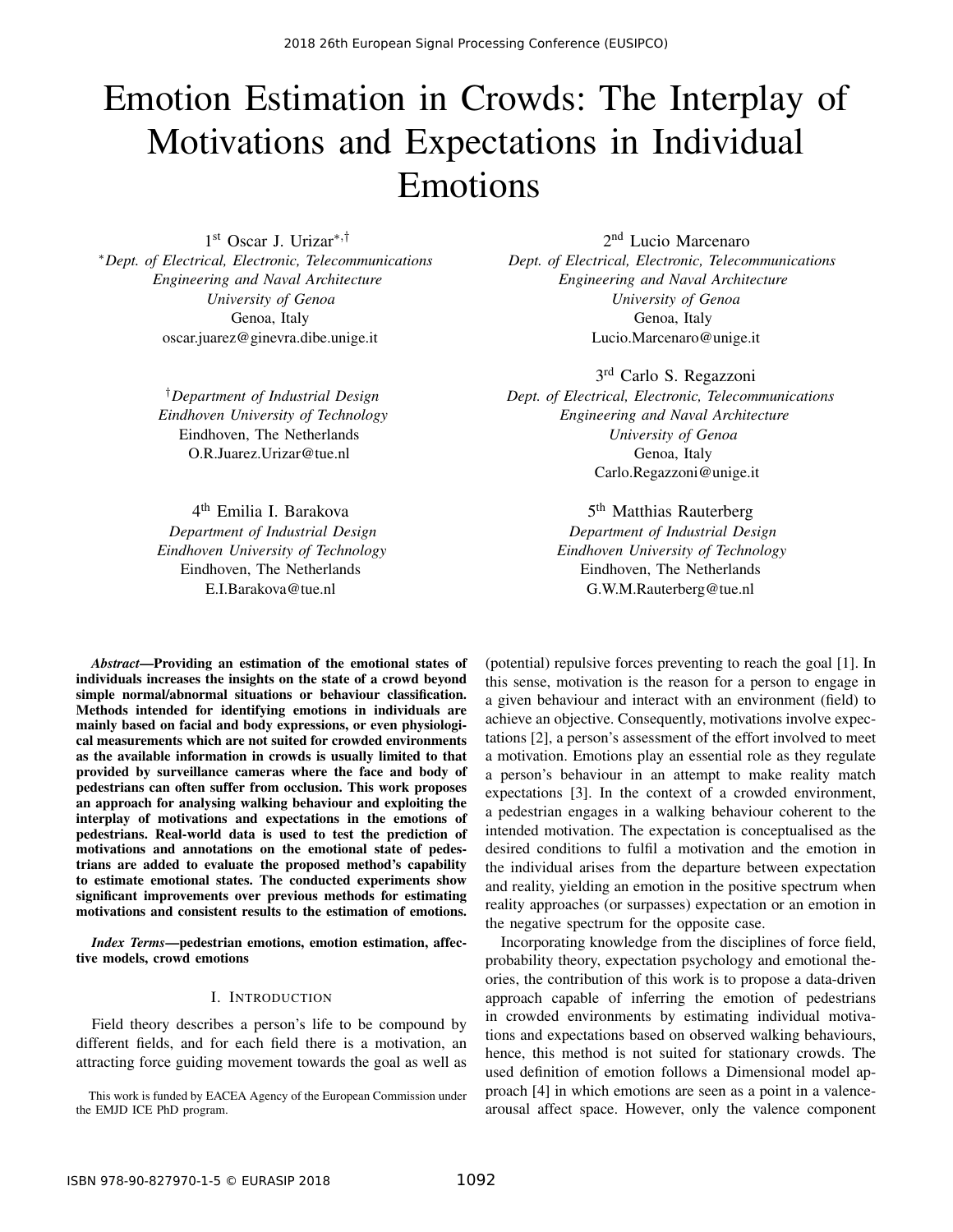is taking into account here. The method employs a dynamic Bayesian network (illustrated in Figure 1) to describe the influence of motivations (as associated to points of interest) and walking behaviour of pedestrians, followed by conceptualising expectations, to finally use these elements to produce an estimation of the emotional state of individual pedestrians.

The organisation of this paper is as follow. A literature review is presented in Section II. Section III introduces the proposed model for predicting motivations, learn expectations and estimate emotional states. In Section IV the capability of the methods is demonstrated using a publicly available dataset. Finally, Section V summarizes the contribution of this work.

## II. LITERATURE REVIEW

Previous methods intended for emotion estimation in crowds mainly focus on critical situations such as panic or evacuation scenarios. The authors of [5] and [6] propose ASCRIBE, an agent-based model to describe the mental states (*emotions*, *beliefs* and *intentions*) of individuals in the decision-making process under stressful situations. At the external level it incorporates mechanisms for mirroring mental states between individuals, and at the internal level, it describes how emotions and beliefs affect each other and how both affect a person's intentions. The model was tested by simulations and an empirical study case that compared four models and showed the ASCRIBE model to yield higher prediction accuracy.

The work of [7] proposed multiple methods for estimating emotions based on an evacuation scenario. At its core, these methods learn the topology of the environment to divide it into subregions and make use of a Dynamic Bayesian Network (DBN) to model conditional interactions occurred in each subregion. these interactions are then converted into super states using a Self-organizing map (SOM) and the occurrence of these super states (events) are encoded by a Gaussian mixture model as positive or negative emotions.

Authors in [8] propose a hierarchical Bayesian model in which pedestrians trajectories are used to create a topological map by means of a self-organizing map (SOM), dividing the environment into zones. Pedestrians trajectories are described as a Markov process transitioning between zones, and behaviours are modelled according to the origin and destination; each behaviour is assigned an emotional label (positive, neutral or negative) according to the time required to reach the estimated destination.

As pointed out in [9] a fair comparison between methods is challenging as each one assumes different ways to describe emotions and makes use of simulations or data not publicly available.

## III. METHODOLOGY

Several theories on emotion agree that emotions arise from the appraisal of a series of internal and external stimulus [3]. However, in a real-world scenario where only the walking behaviour of pedestrians is observable using surveillance cameras, the task of estimating all potential stimulus is challenging. Under the aforementioned settings, this paper focuses on the motivation-related environmental stimuli that have an impact on walking behaviour, proposing a method to infer the emotional state of a pedestrian based on its estimated motivation and expectation. The proposed method starts by defining points of interest (POIs), provided from manual annotations. Based on the existing POIs, direction fields are generated and later incorporated in a bank of Kalman filters in order to produce behaviour models. Motivations correspond to a pedestrian desired to reach a particular POI, for which transition and emission probabilities are defined. Additionally, during the training phase, the mean distance-to-motivation  $(dtm)$  for each pair of origin-destination is learned from data and is later used to formulate expectations. During the testing phase, the partially observed trajectory of a pedestrian is compared against the behaviour models to estimate the motivation, followed by computing its expectation. Finally, the actual  $dtm$  is compared against the expected  $dm$ , and the measured innovation is used to compute the emotional state of the pedestrian.



Fig. 1: Dynamic Bayesian network to model the influence of motivation  $(m_t)$  on walking behavior  $(x_t)$  estimated from observation  $(z_t)$ .

#### *A. Points of Interest*

In the context of this paper, the observed environment contains a discrete set of points of interest (POI) associated with pedestrians' motivations and denoted by the set  $\Omega =$  $\{\omega_1, \ldots \omega_N\}$ , where each POI  $\omega_i$  is associated with an entity (e.g. an object, person, place). In this sense, a POI can be regarded by a particular pedestrian as a point of origin or destination, noting that a POI acts as a motivation (attractor) when considered as a destination. Also, depending on the entity associated, a POI can have a static or dynamic position. A POI is defined as  $\omega_j = \{S_j, \vec{D}_j\}$  where  $S_j = \{p_1, ..., p_k\}$  is a set of points in  $\mathbb{R}^2$  delimiting its bounding box and  $\vec{D}_j(p)$ is a radial direction field defined as a vector point-function with the property that for every point in the space of the environment it returns a unit vector pointing towards the area depicted by  $S_j$ . Using the points  $S_j$  and manual annotations of the environment walls, a direction field  $\vec{D}_j$  is generated for each known POI.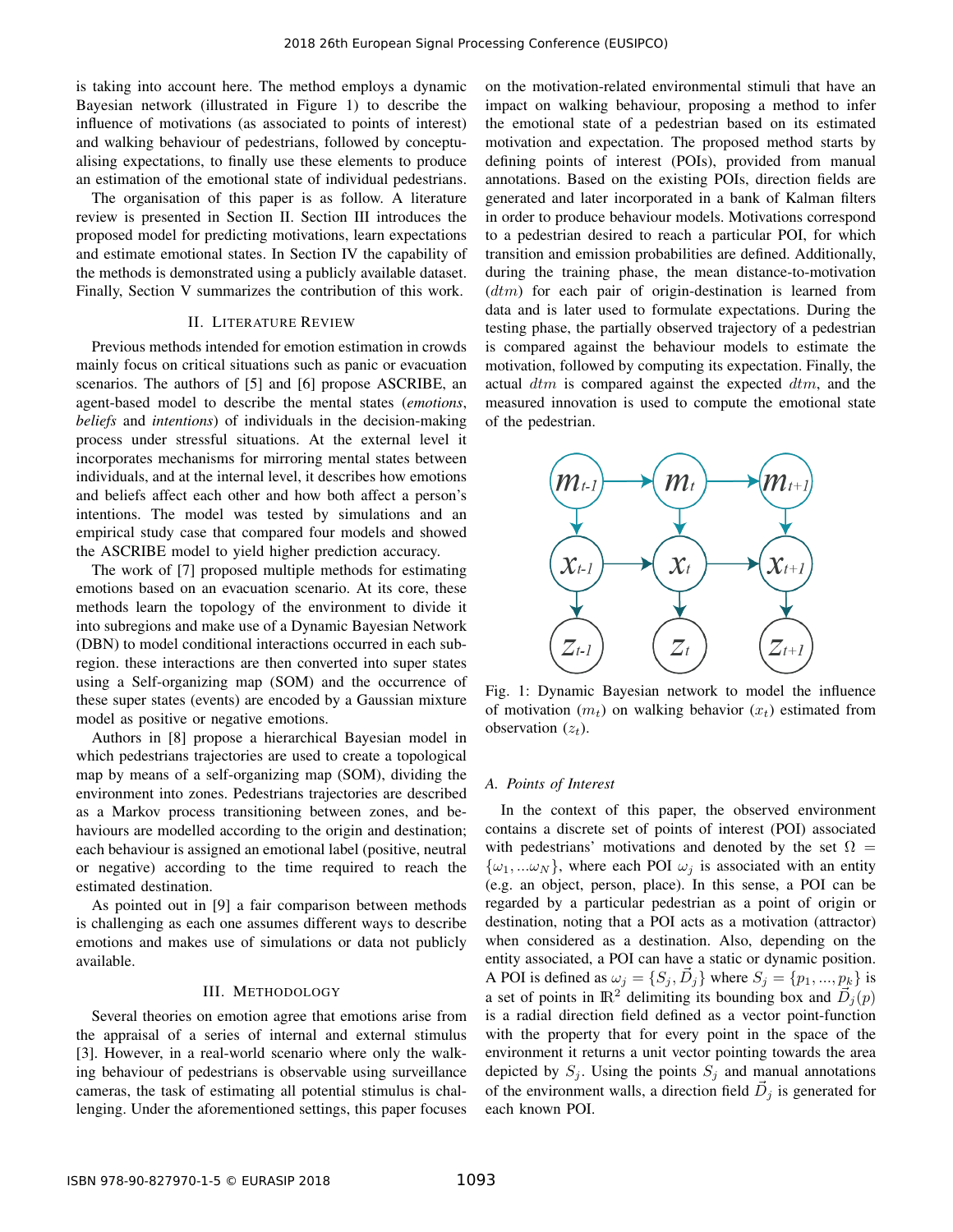## *B. Pedestrian Behavior*

The state of pedestrian  $i$  at time  $t$  is described by its position, indicated with the continuous-valued vector  $x_t^i = [x, y]^T$ in  $\in \mathbb{R}^2$ . Its behaviour is modelled as a Kalman filter, assumed to be influenced by a motivation  $m_t^i = j$  where j is the index of the destination  $\omega_j \in \Omega$ . Hence  $m^i$  is treated as a switching variable, with a different behaviour model for each destination

$$
x_t^i = F_t x_{t-1}^i + \hat{v}_0^i \vec{D}_j(x_{t-1}^i) + u_k \tag{1}
$$

where  $F_t$  is the state transition matrix defined as a unit matrix,  $\hat{v}_{0}^{i}$  is a scalar indicating the estimated desired walking speed,  $\overrightarrow{D}_j$  the direction field of  $\omega_j$ , and  $u_t$  the interaction forces exerted on pedestrian  $i$  at time  $t$  modeled as Gaussian white noise with covariance  $Q_t$  :  $u_t \sim \mathcal{N}(0, Q_t)$ . The observation model is given by

$$
z_t^i = H_t x_t^i + v_t \tag{2}
$$

where  $H_t$  is the observation model defined as a unit matrix, and  $v_t$  corresponds to the observation noise assumed to be zero-mean Gaussian white noise with covariance  $R_t$ :  $v_t \sim$  $\mathcal{N}(0, R_t)$ . Based on the study presented in [2], this work assumes that a pedestrian tends to maintain the desired walking speed  $\hat{v}_0^i$ , temporarily affected by its interaction with the environment and other pedestrians. Hence, the desired walking speed is taken from the mean walking speed from previous observations. The innovation with respect to the behaviour model  $j$  is defined as

$$
\tilde{y}_t^{i,j} = z_t^i - H_t \hat{x}_{t|t-1}^{i,j} \tag{3}
$$

where  $\hat{x}_{t|t}^{i,j}$  $t_{t|t-1}^{i,j}$  corresponds to the estimation produced using  $\vec{D}_j$ .

#### *C. Pedestrian Motivation*

The motivation  $m_t^i = j$  describes the intention of pedestrian i at time t to reach the POI  $\omega_j$  and is conceptualised as a discrete latent variable inferred from its walking behaviour. Therefore is modelled as a Hidden Markov Model (HMM) with  $N$  number of states corresponding to the total number of attractors in  $\Omega$  and transition probability

$$
P(m_t^i, \Delta t | m_{t-1}^i) = P(m_t^i | \Delta t, m_{t-1}^i) P(\Delta t | m_{t-1}^i) P(m_{t-1}^i)
$$
\n(4)

where the transition probability is conditioned on the previous motivation  $m_{t-1}^j$  and the elapsed time  $\Delta t$  until the next transition. The previous motivation  $m_{t-1}^i$  is interpreted as the point of origin and  $m_t^i$  as the intended destination when  $m_{t-1}^i \neq m_t^i$ . This work hypotheses  $\omega_j$  to function as an attractor for pedestrian i when  $m_t^i = j$ , hence the probability of  $m_t^i = j$  given a partially observed path  $x_{a:b}^i$ (from observation  $t = a$  to  $t = b$ ) is formulated as

$$
P(m_t^i = j | x_{a:b}^i) = 1 - \frac{f^j(x_{a:b}^i)}{\sum_{k=1}^N f^k(x_{a:b}^i)}
$$
(5)

where  $f^k(x_{a:b}^i) = \sum_{t=a}^b \tilde{y}_t^{i,k}$  sums the innovation with respect to the behavior model  $k$  as stated in Equation 3 and  $N$  is the total number of POIs.

#### *D. Pedestrian Expectation*

Research in the field of Expectation Psychology [2] points to the idea that a person engages in a particular behaviour aiming to fulfil a goal by putting an amount of effort close to its psychological expectation. Expectations are formulated according to a person's previous experience, motivation and the context of the environment [10]. This paper uses data from a train terminal. Hence the purpose of pedestrians is predominantly to travel. In this sense, a pedestrian  $i$  starts at a location  $\omega_j$  with the motivation to reach  $\omega_k$  (i.e.  $m_t^i = k$ ), for which from a first-person perspective there is a distance to travel measured as

$$
\mathcal{D}_{actual}^{i,j \to k} = \sqrt{(x_f^i - x_0^i)^2} \tag{6}
$$

That is, the Euclidean distance between a pedestrian's initial position  $x_0^i$  and  $x_f^i \in S_k$  a point of  $\omega_k$ . The actual time to meet this motivation can be derived as

$$
\mathcal{T}_{actual}^{i,j \to k} = \frac{\mathcal{D}_{actual}^{i,j \to k}}{\bar{v}^i} \tag{7}
$$

Where  $\bar{v}^i$  is the mean walking speed throughout the journey. However, from a pedestrian's perspective, the expected distance is hypothesised (based on observation or previous knowledge) as

$$
\mathcal{D}_{expected}^{i,j \to k} = \mathcal{D}_{actual}^{i,j \to k} + c^i
$$
 (8)

Accounting for a perception error,  $c^i$  assumed to be zeromean Gaussian white noise. Consequently, the expected time to reach  $\omega_k$  is derived from

$$
\mathcal{T}_{expected}^{i,j \to k} = \frac{\mathcal{D}_{expected}^{i,j \to k}}{\hat{v}_0^i} \tag{9}
$$

with a desired walking speed  $\hat{v}_0^i$  chosen according to the level of urgency to meet that motivation and the amount of effort willing to use.

To depict how a pedestrian i with a path  $x^i$  approaches towards its desired motivation over time, a motivation-todistance  $dm^{i,j\rightarrow k}$  time series is calculated as described in Algorithm 1. To learn the expected way in which pedestrians with the same origin  $\omega_i$  and destination  $\omega_k$  reach their destination, the mean distance-to-motivation  $\overline{dtm}^{j\rightarrow k}$  of all paths in the group  $(j, k)$  is computed. However, as pedestrians walk at different speed hence producing  $dtm^{i,j\rightarrow k}$  with different arrival times  $\tau_{actual}^{i,j\rightarrow k}$ , the  $dt m^{i,j\rightarrow \bar{k}}$  of all pedestrians in the group  $(j, k)$  are first adjusted to  $\widetilde{dtm}^{i,j\rightarrow k}$  using Algorithm 2 where  $\overline{\tau}^{j \to k}$  is taken from the mean arrival time. It follows that  $\frac{1}{\text{atm}}$   $j \rightarrow k$  shows the normality of how a pedestrian approaches its motivation and it will be used in the next section for estimating the emotional state of a pedestrian.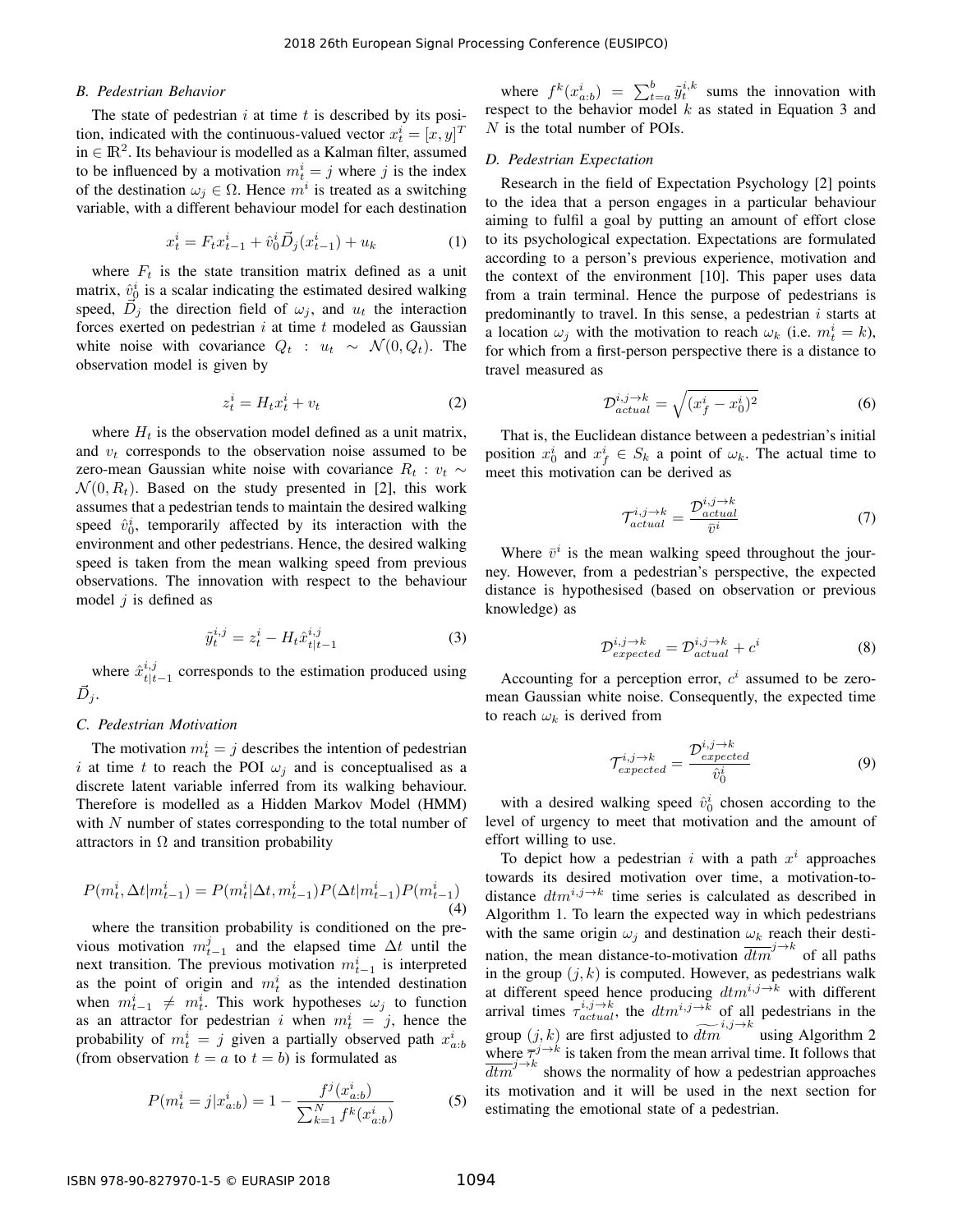Algorithm 1 Compute DTM of one trajectory

Input:

1:  $[x^i]$  Pedestrian trajectory 2:  $[x_f^i]$  Final position Output: 3:  $[dt m^i]$  DTM time series of pedestrian 4: procedure COMPUTE DTM 5: **for**  $k = 1$  to  $length(x^i)$  do 6:  $dm_k^i \leftarrow \sqrt{(x_f^i - x_k^i)^2}$ 

Algorithm 2 Adjust DTM of one trajectory to a desired arrival time

## Input:

1:  $[dt m^i]$  DTM time series of pedestrian 2:  $\left[\tau_{actual}^{i,j\rightarrow k}\right]$  Actual arrival time of DTM 3:  $[\overline{\tau}^{j\rightarrow k}]$  Adjusted arrival time of DTM 4:  $\left[\delta_t\right]$  Size of time interval Output: 5:  $\widetilde{[dtmi]}$  Adjusted DTM time series of pedestrian 6: procedure ADJUST DTM 7:  $n \leftarrow \tau_{actual}^{i,j \rightarrow k}/\delta_t, m \leftarrow \overline{\tau}^{j \rightarrow k} \delta_t$ 8:  $dm\_idx \leftarrow round([1:n] * (m/n))$ 9:  $dm\_idx_1 \leftarrow 1, dtm\_idx_n \leftarrow m$ 10: for  $t = 1$  to m do 11:  $h \leftarrow$  first index value where  $dt m\_idx_h \geq t$ 12: **if**  $(t == 1)$  or  $(t == dtm\_idx_h)$  then 13:  $dtm_t \leftarrow dtm_h$ <br>14. **else** else 15:  $p = (t - dtm\_idx_{h-1})/(dtm\_idx_h$  $\dim_{-}idx_{h-1}$ ) 16:  $\widetilde{dtm}_t = dtm_{h-1} - (dtm_{h-1} - dtm_h) * p$ 17: end if 18: end for 19: end procedure

## *E. Pedestrian Emotion*

In the presented model, the emotion of a pedestrian is represented in a single-axis valence with a continuous value ranging from 0 (negative) to 1 (positive). The central idea to estimate the emotional state of a pedestrian is by measuring the deviation between expectation and reality for a particular motivation. Expectation is represented by  $\widehat{dtm}^{i,j\to k}$  which is computed by taking  $\overline{dtm}^{j\to k}$  and adjusting it to an expected arrival time  $\tau_{expected}^{i,j\to\bar{k}}$  obtained from Equation 9. Reality is given by the actual  $dt m^{i,j\rightarrow k}$  computed as time passes. The proportional deviation of reality with respect to expectation is computed by

$$
A_{deviation}^i = \frac{A_{expected}^i - A_{actual}^i}{A_{expected}^i}
$$
 (10)

where  $A_{expected}^{i}$  and  $A_{actual}^{i}$  are the trapezoidal area under the curve of  $\widehat{dtm}_{a:b}^{i,j\rightarrow k}$  and  $dm_{a:b}^{i,j\rightarrow k}$ , respectively, for partial observations from time instance  $t = a$  to  $t = b$ . Also, the value of  $A_{deviation}^i$  is constrained to the range  $[-1:1]$ . Finally, the emotional state  $\mathcal{E}^i$  of pedestrian i is computed as

$$
\mathcal{E}^i = \epsilon_{expected} + (\epsilon_{expected} * A_{deviation}^i)
$$
 (11)

where  $\epsilon_{expected}$  is the expected emotion manually assigned.

# IV. EXPERIMENTS AND RESULTS

Experiments are conducted using the Central Station dataset published by [11]. This dataset contains trajectories manually annotated from one-hour-long footage of pedestrians at the main concourse of Grand Central Terminal in New York City. As this dataset does not contain any annotations of the emotional state of pedestrians, nor does any other crowd dataset to the best of our knowledge, the first subsection describes the criteria for generating emotional annotations. The next two subsections evaluate the proposed method's capability to predict motivations and estimate emotional states.

## *A. Emotional State Annotations*

Based on the findings of [2], people in a train station have the motivation of travelling. Motivations can be further divided into commuting, tourism, business, work and others, with each having a different desired waiting time expressed by his or her walking speed. Considering this hypothesis, emotional annotations are obtained by the following process:

(a) Paths are labelled according to their corresponding origin  $\omega_i$  and destination  $\omega_k$  and grouped to the pair  $(j, k)$ .

(b) The  $dt m^{i,j\rightarrow k}$  for each path is computed using Algorithm 1 and adjusted to  $\widetilde{dtm}^{i,j\rightarrow k}$  with Algorithm 2 using the mean arrival time  $\overline{\tau}^{j \to k}$ .

(c) Paths in the group  $(j, k)$  are used to compute the mean distance-to-motivation  $\overline{dtm}^{j\to k}$ .

(d) For each path, the expected distance-to-motivation  $\widehat{dtm}^{i,j\to k}$  is computed using the estimated desired walking speed  $\hat{v}_0^i$  updated at every time instance.

(e) At every time instance t of path i,  $A_{deviation}^i$  and  $\mathcal{E}_t^i$  are computed by Equations 10 and 11 with  $\epsilon_{expected} = 0.5$ .

#### *B. Pedestrian Motivation Prediction*

The Central station dataset is used to evaluate the proposed method capability to predict a pedestrian's motivation. Similarly to [11], all 12,684 trajectories are included with the first half of each observed trajectory taken as input in the experiment and the methods [11] and [12] are used for comparison. The proposed method is evaluated using different values of  $\theta$  arbitrarily selected, where  $\theta$  represents the number of observations used to estimate the motivation. In the case of  $\theta = 0$  the innovation  $\tilde{y}^{i,k}$  is accumulated for the whole observation period whereas, for  $\theta > 0$ , the innovation is accumulated using only the last  $\theta$  number of observations. The experiment's results evidence that including all observations affects performance as pedestrians do not necessarily chose the most optimal path to reach their destination or may change of motivation. Small values of  $\theta$  tampered accuracy